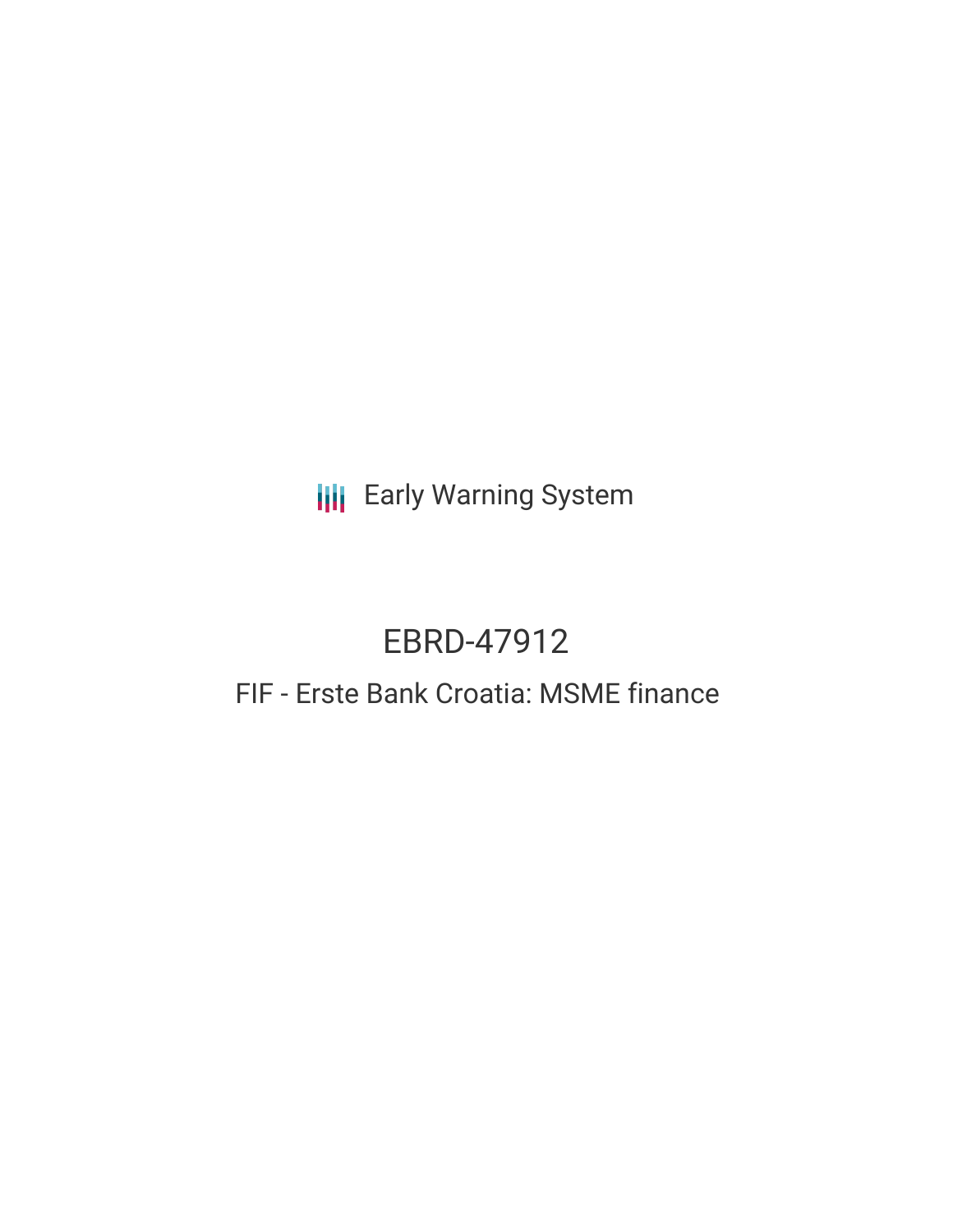

### **Quick Facts**

| <b>Countries</b>               | Croatia                                                 |
|--------------------------------|---------------------------------------------------------|
| <b>Financial Institutions</b>  | European Bank for Reconstruction and Development (EBRD) |
| <b>Status</b>                  | Approved                                                |
| <b>Bank Risk Rating</b>        | FI                                                      |
| <b>Voting Date</b>             | 2015-11-25                                              |
| <b>Borrower</b>                | Erste & Steiermärkische Bank d.d.                       |
| <b>Sectors</b>                 | Finance                                                 |
| <b>Investment Type(s)</b>      | Loan                                                    |
| <b>Investment Amount (USD)</b> | $$21.23$ million                                        |
| <b>Project Cost (USD)</b>      | $$21.23$ million                                        |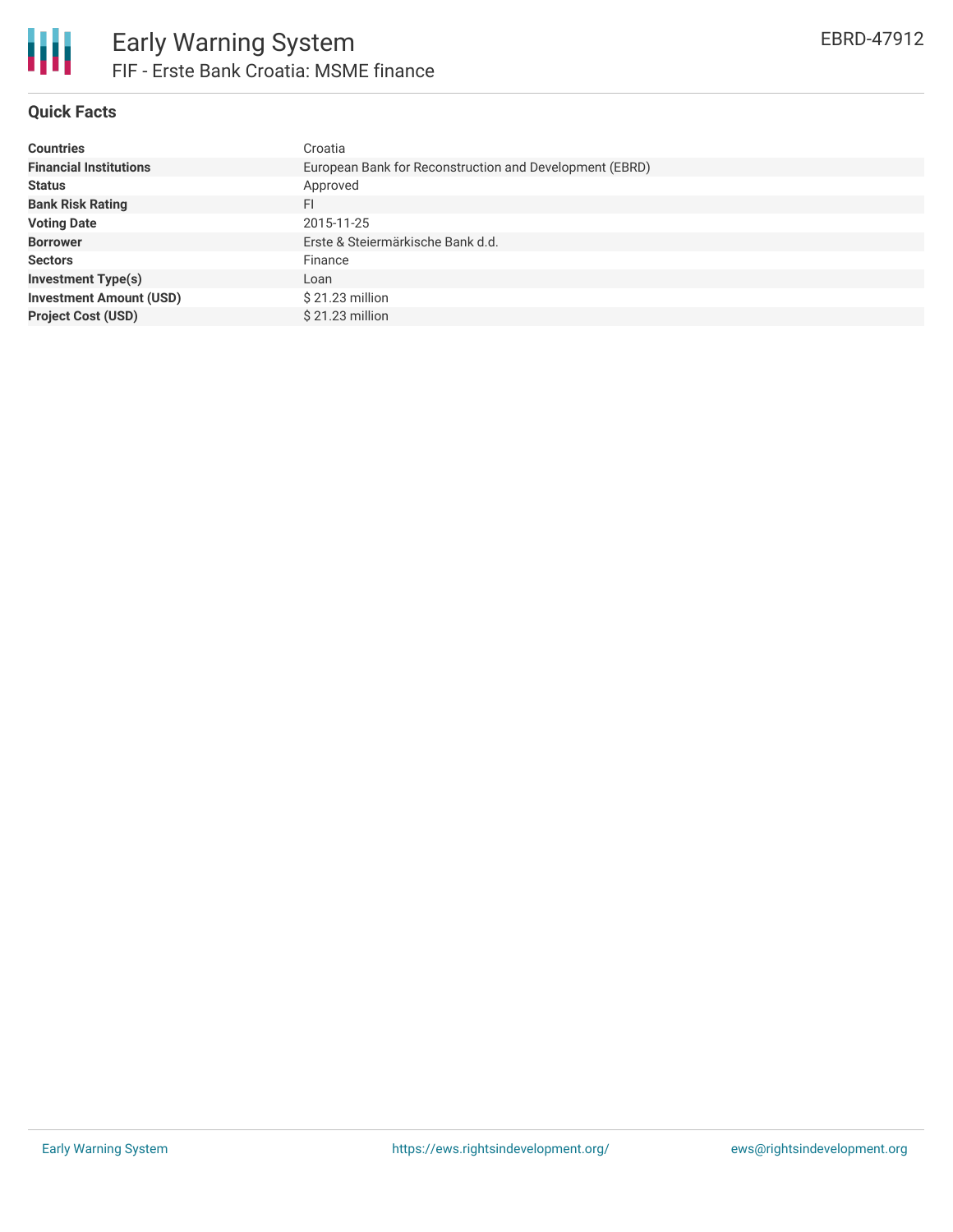

### **Project Description**

This project finances a credit line to Erste & Steiermärkische Bank d.d. in Croatia, which will be channeled to the real economy via longer tenor investment loans, working capital facilities, and other financial products to respond to identified gaps in the financial markets and to help micro, small and medium enterprises.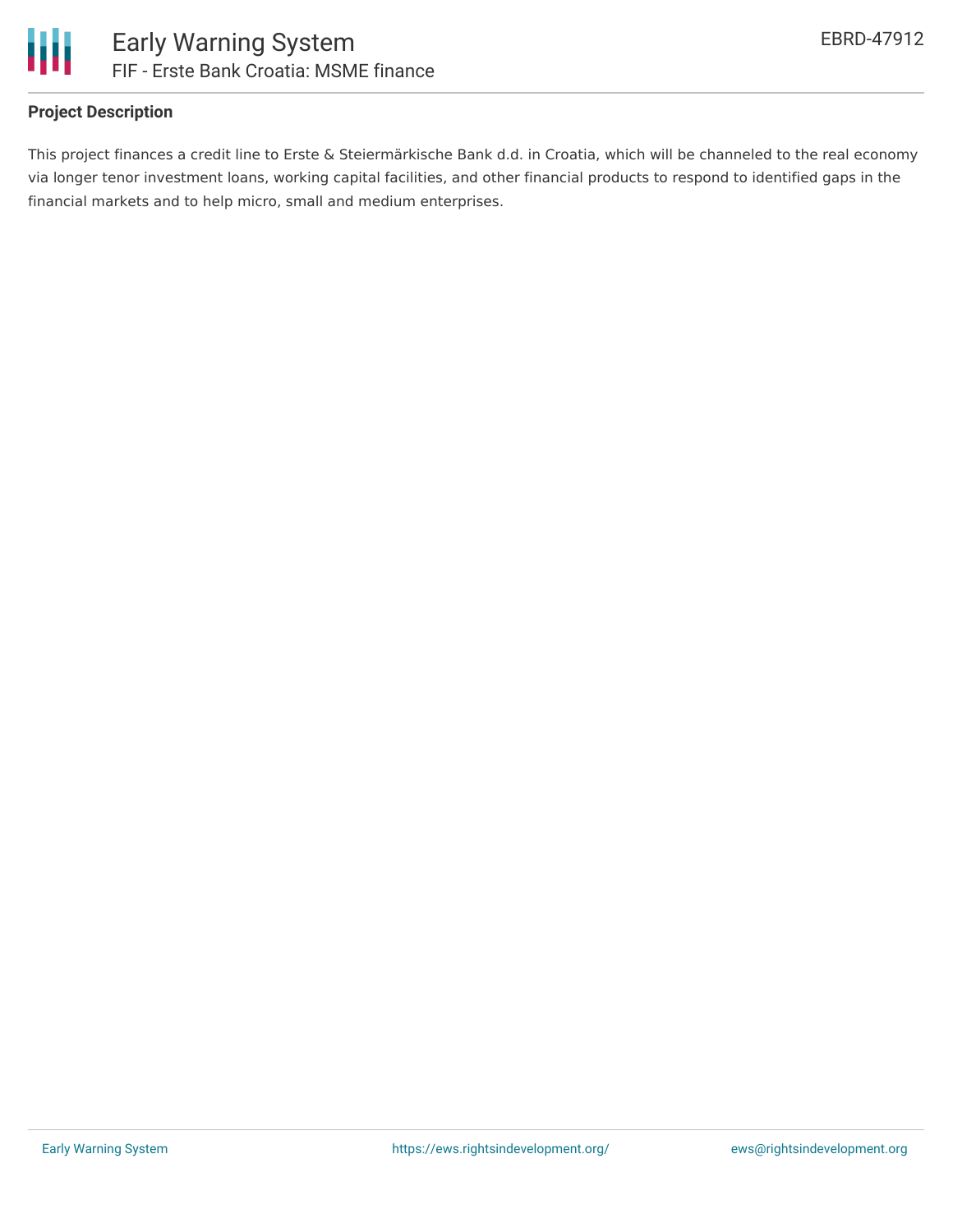

### Early Warning System FIF - Erste Bank Croatia: MSME finance

### **Investment Description**

European Bank for Reconstruction and Development (EBRD)

Erste & Steiermärkische Bank d.d., Zagreb is the 3rd largest bank with a 15.0% market share measured by total assets as of end of H1 2015.